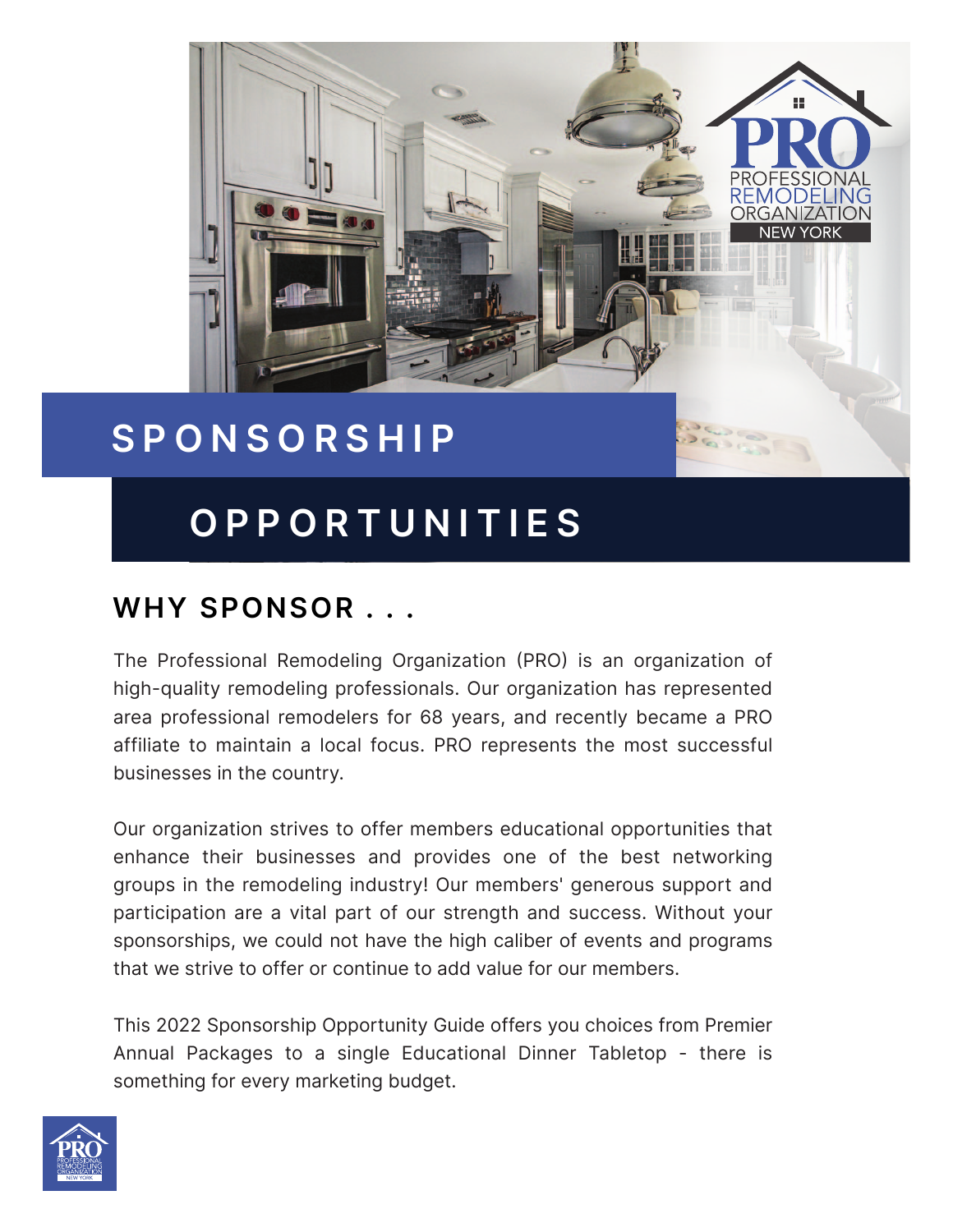# **ANNUAL PACKAGES**



## **PREMIER PARTNER**

- Annual membership dues
- Registration for all events 1 complimentary
- PRO Remodeler of the Year Awards Platinum Sponsor Level
- Golf Tournament Hole-In-One Sponsor
- Backyard Bash Sponsor
- Education Sponsor 1 Tabletop
- PRO After Hours Opportunity to host 1
- Logo on event badges
- Mention at all events
- PRO Awards Team Member entries 10 complimentary
- Logos will be large in size
- Logo on event signage
- Enhanced Website Directory listing
- Logo on all outgoing staff emails, including new member welcome emails

#### **PLATINUM PARTNER**

- Annual membership dues
- Registration for all events 1 complimentary
- PRO Remodeler of the Year Awards Gold Sponsor Level
- Golf Tournament Golf Ball Sponsor
- Educational Dinner 1 tabletop
- PRO After Hours Opportunity to host 1
- Mention at all events
- PRO Awards Team Member entries 5 complimentary
- Logos will be medium in size
- Logo on event signage
- Enhanced Website Directory listing
- Logo on all outgoing staff emails, including new member welcome emails
- Logo placement on website

#### **GOLD PARTNER**

- Annual membership dues
- PRO Remodeler of the Year Awards Silver Sponsor Level
- Golf Tournament Putting Contest Sponsor
- Educational Dinner 1 tabletop
- PRO After Hours Opportunity to host 1
- PRO Awards Team Member entries 3 complimentary
- Logos on event signage
- Enhanced Website Directory listing
- Logo on all outgoing staff emails, including new member welcome emails
- Logo placement on website
- Website/Newsletter Blog 1 quarterly
- Newsletter Ad 2 per year Newsletter Product Spotlight - 1 per year
- Opportunity to provide content for YouTube PRO Resource Library
- Prominent logo on monthly newsletter
- Social media promotion throughout the year
- Highlighted at PRO-Active seminars

#### **OTHER NOTES**

Exclusivity within your approved category First right of refusal for 2023

**COST** \$15,000 for 12 months

- Website/Newsletter Blog 2 per year
- Logo on weekly newsletter
- Newsletter Ad 2 per year
- Newsletter product spotlight 2 per year
- Opportunity to provide content for YouTube PRO Resource Library
- Social media promotion throughout the year
- Highlighted at PRO-Active seminars

#### **OTHER NOTES**

Exclusivity within your approved category First right of refusal for 2023

**COST** \$10,000 for 12 months

- Logo placement on website
- Website/Newsletter Blog 1 per year
- Newsletter Ad 1 per year
- Newsletter Product Spotlight 1 per year
- Logo on monthly newsletter
- Opportunity to provide content for YouTube PRO Resource Library
- Social media promotion throughout the year

**COST** \$5,000 for 12 months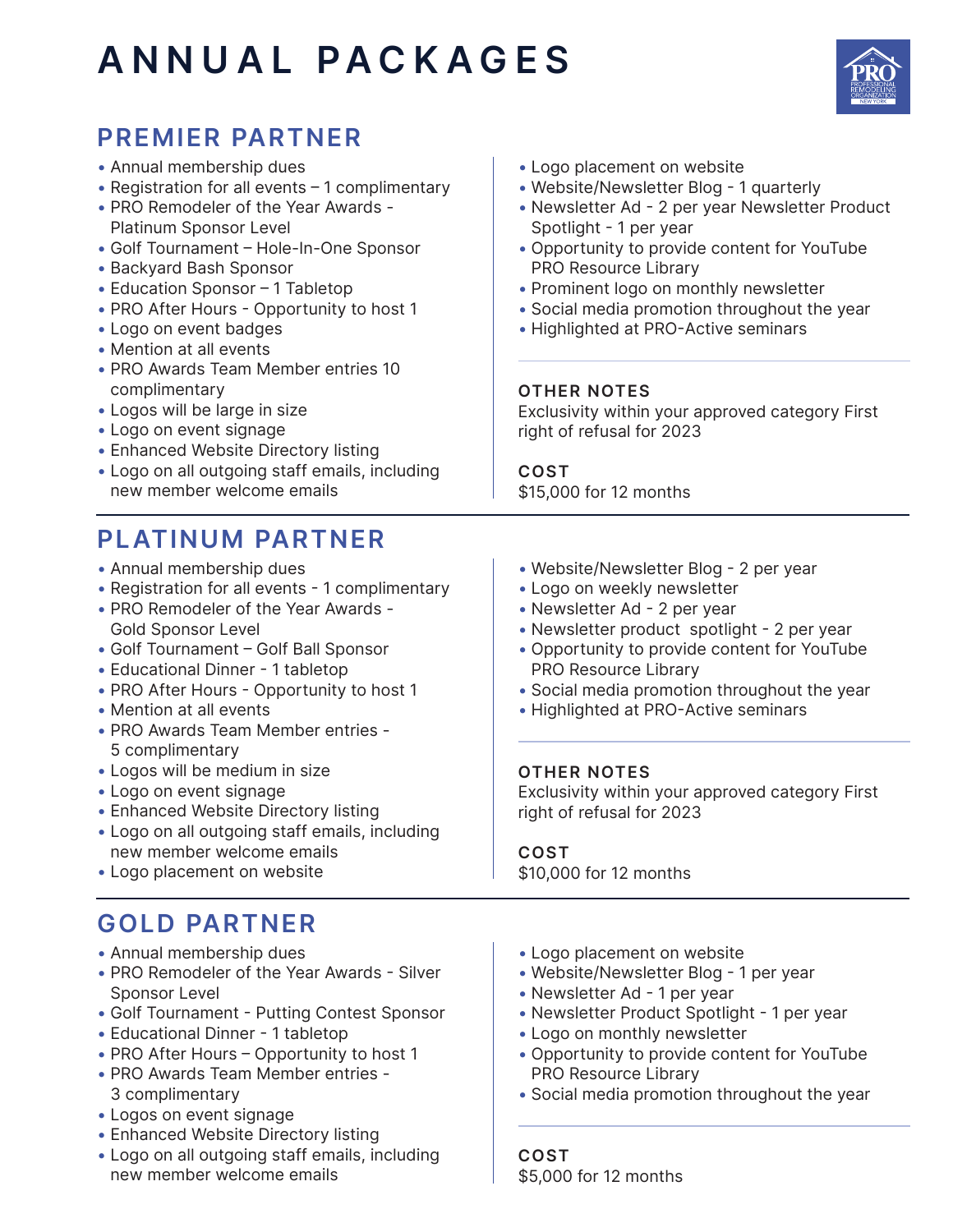

#### **EDUCATIONAL DINNER MEETING TABLETOP**

• One tabletop

• One dinner registration

#### **COST** \$300

#### **EDUCATIONAL EVENING HAPPY HOUR HOST**

- Host from your showroom
- Provide heavy hors d'oeuvres & beverages
- Provide Educational/Product Presentation (Educational topic must be approved by Education Committee)
- Provide seating for presentation

#### **COST**

\$500 - Attendees will pay registration fees to PRO \$1,000 - No additional registration fees per attendee

#### **EDUCATIONAL BREAKFAST HOST OR LUNCH & LEARN HOST**

- Host from your showroom
- Provide continental breakfast or lunch
- Provide seating for seminar attendees
- Educational topic must be approved by Education Committee

#### **COST** \$300

#### **PRO AFTER HOURS HAPPY HOUR: 5:30-7:30pm**

- Host @ local bar/venue (per PRO NY After Hours Schedule)
- Cover additional cost of heavy hors d'oeuvres
- Members will pay for Cash Bar

#### **COST**

\$250 - availability based on after annual partner dates selected



**Plan your marketing budget for the year and reserve your space now! For additional information about sponsorship, please email Regina Biondo – regina@prony.org**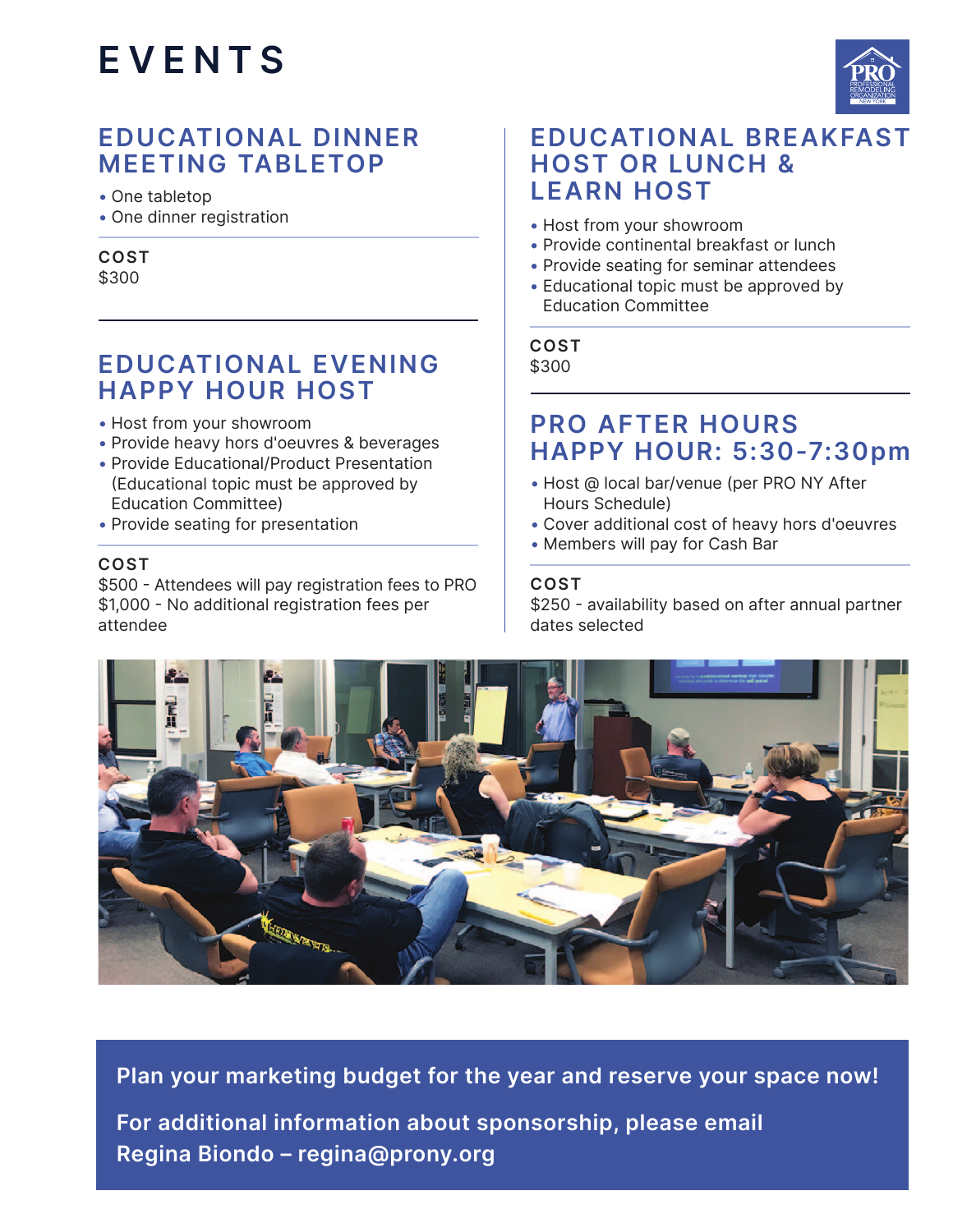

## **PRO REMODELER OF THE YEAR AWARDS GALA May 18, 2022 • The Piermont, Babylon**

#### **PLATINUM**

- PRO Awards Gala reserved premium location table for 10
- Logo in PRO Newsletter, Magazine & Directory
- Opportunity to provide 60 second or less video
- Recognition in the event program and slideshow
- Recognition in pre & post event communications (website, newsletter, social media, videos, event recording)
- Logo on table signage
- Logo on event signage

#### **COST** \$3,000

### **GOLD**

- 4 Tickets for the PRO Awards Gala
- Logo in PRO Newsletter, Magazine & Directory
- Recognition in the event program and slideshow
- Recognition in pre & post event communications (website, newsletter, social media, videos, event recording)
- Logo on table signage
- Logo on event signage

**COST** \$1,500

### **SILVER**

- 2 Tickets for the PRO Awards Gala
- Name in PRO Newsletter, Magazine & Directory
- Recognition in the event program and slideshow
- Recognition in pre & post event communications (website, newsletter, social media, videos, event recording)
- Logo on table signage
- Logo on event signage

**COST** \$1,000

## **BRONZE**

Perfect for those who are not able to attend but want exposure

- Name in PRO Newsletter, Magazine & Directory
- Recognition in the event program and slideshow
- Recognition in pre & post event communications (website, newsletter, social media, videos, event recording)
- Logo on event signage

**COST** \$500

#### **STEP-N-REPEAT**

- Logo with PRO New York logo on the step-n repeat backdrop for red carpet gala photos
- Recognition in pre & post event communications (website, newsletter, social media, videos, event recording)
- Logo on event signage

#### **COST** \$1,500

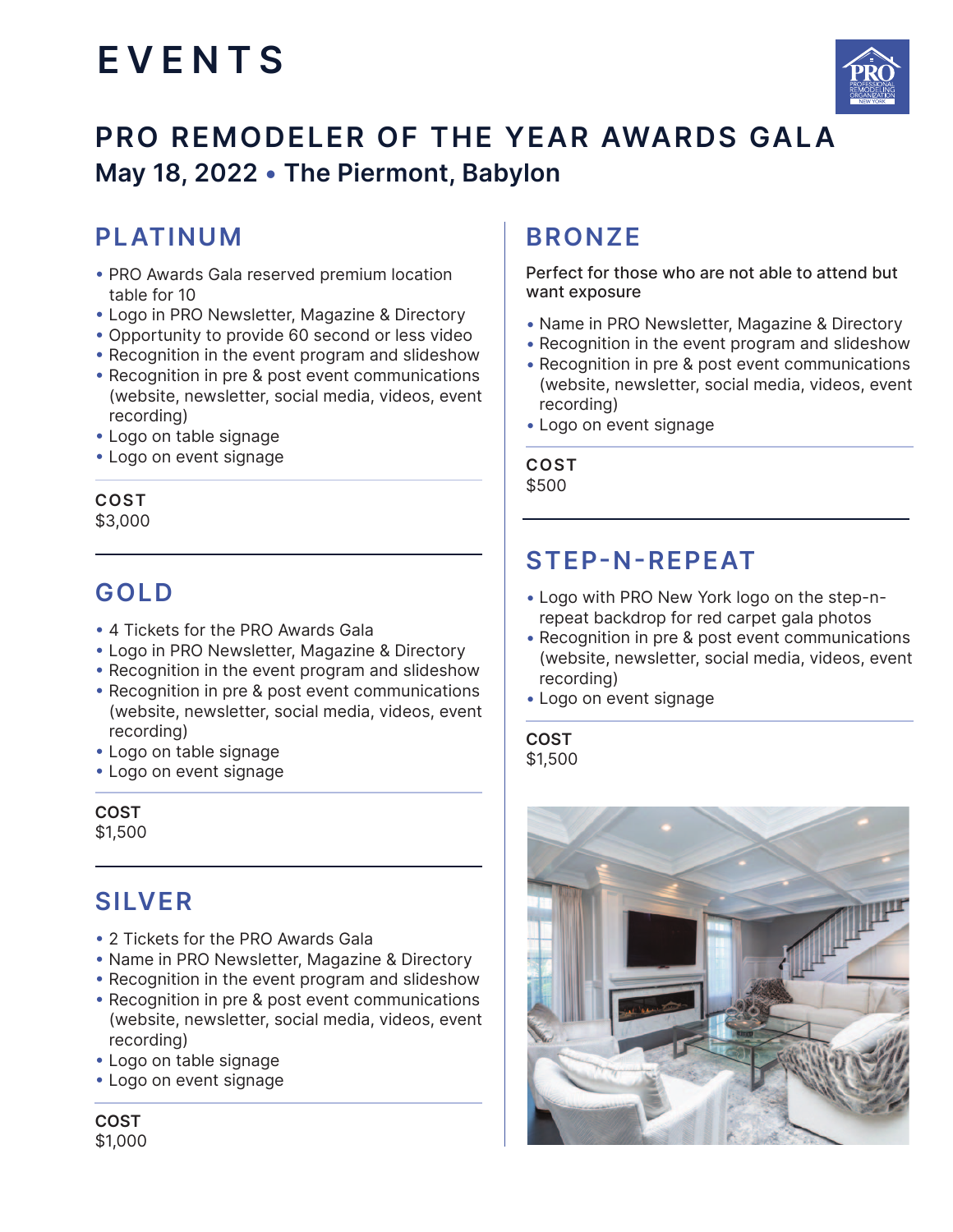

## **BBQ BASH & CORN HOLE TOURNAMENT Summer 2022**

## **FOOD**

- Recognition on event signage
- Recognition on pre & post event communications
- Complimentary Registration for Two
- Opportunity to display company banner, tent, and tabletop display
- Complimentary registration for 3

#### **COST**

\$1,500

### **BAR**

- Recognition on event signage
- Recognition on pre & post event communications
- Opportunity to display company banner, tent, and tabletop display
- Complimentary registration for 2

**COST** \$1,000

### **ENTERTAINMENT**

- Recognition on event signage
- Recognition on pre & post event communications
- Opportunity to display company banner, tent, and tabletop display
- Complimentary registration for 2

**COST** \$1,000

## **CORN HOLE TOURNAMENT**

- Recognition on event signage
- Recognition on pre & post event communications
- Opportunity to display company banner, tent, and tabletop display
- Complimentary registration for 2

**COST** \$1,000

## **DESSERT**

- Recognition on event signage
- Recognition on pre & post event communications
- Opportunity to display company banner, tent, and tabletop display
- Complimentary registration for 1

**COST** \$500

## **FISHING CHARTER TOURNAMENT Summer 2022**

- Recognition on event signage
- Recognition on pre & post event communications
- Complimentary Registration for Two
- Opportunity To Present Prize Winners

**COST** \$1,500 – 1 Available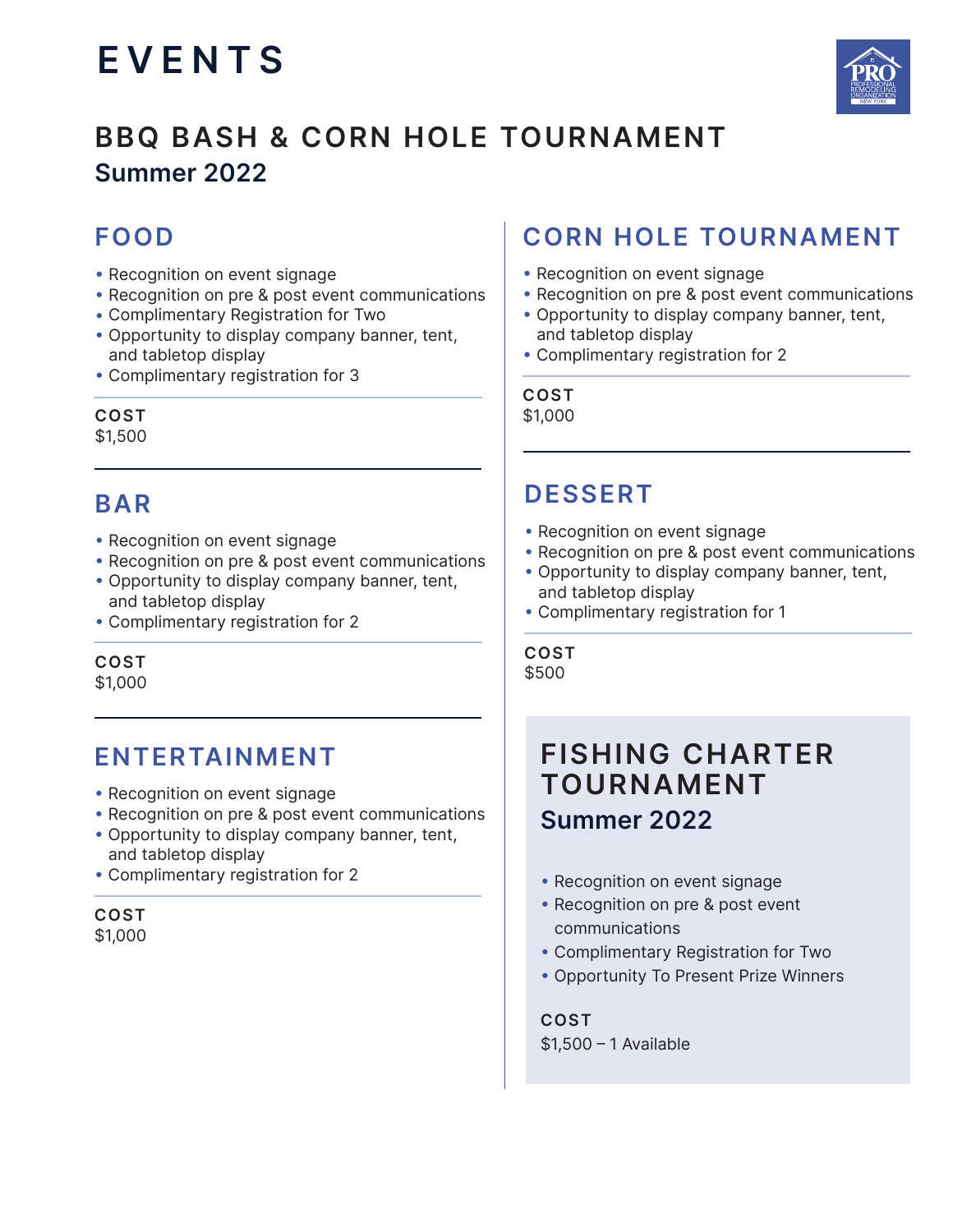

## **GOLF TOURNAMENT October 17, 2022 • Rock Hill Golf & Country Club, Manorville, NY**

### **TITANIUM**

- Complimentary Golf Foursome
- Two holes with Titanium Sponsor signage
- Opportunity to set up table display at Registration and Dinner
- Sponsor recognition in all promotion
- Opportunity to speak 2 minutes at awards reception
- Large signage display at event
- Opportunity to hand out tournament trophies to the winners
- Postgame opportunity to send 1 email to players
- Opportunity to include item in each goodie bag

**COST** \$3,500 - 1 Available

### **PLATINUM**

- Complimentary Golf Foursome
- Two holes with Platinum Sponsor signage
- Opportunity to set up table display at Registration and Breakfast & Lunch
- Sponsor recognition in all promotion
- Opportunity to speak 2 minutes at awards reception
- Postgame opportunity to send 1 email to players
- Opportunity to include item in each goodie bag

#### **COST**

\$3,500 - 1 Available

## **FLAG SPONSOR**

- Sponsor recognition at each and every hole
- One minute to speak at awards reception
- Recognition at awards reception
- Logo on event signage
- Logo on pre & post tournament marketing promotions
- Postgame opportunity to send 1 email to players
- Opportunity to include item in each goodie bag

## **BEVERAGE CART SPONSOR**

- Logo on cart signs
- Recognition at the awards reception
- Logo on event signage
- Logo on pre & post tournament marketing promotions
- Opportunity to include item in each goodie bag

#### **COST**

\$1,750

#### **GOLF CART SIGNS**

- Company Logo To Be Displayed On All Golf Carts
- Opportunity To Provide Logo Water Bottles In Carts
- Opportunity to include item in each goodie bag

#### **COST**

\$1,200 - All Carts or \$400 for 12 Carts

#### **GOLF BALL SPONSOR**

- Logo printed on golf balls (1 sleeve of 3 per player)
- Recognition at the awards reception
- Logo on event signage
- Logo on pre & post tournament invites/flyers included in each goodie bag

#### **COST**

\$1,000

#### **REGISTRATION SPONSOR**

- Display Table At Registration reception
- Logo on event signage
- Logo on pre & post tournament marketing promotions
- Opportunity to include item in each goodie bag

**COST** \$2,000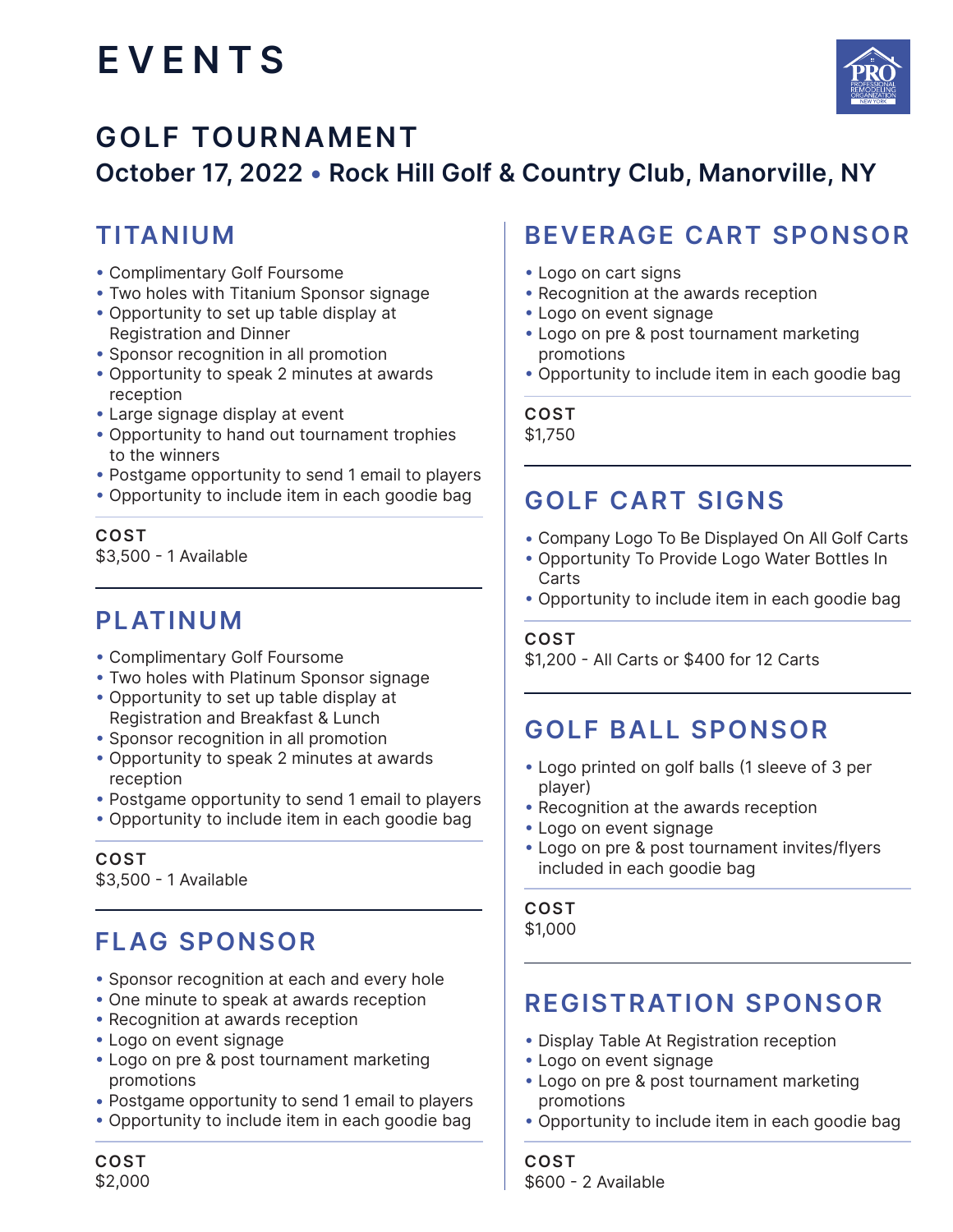

## **GOLF TOURNAMENT (cont'd) October 17, 2022 • Rock Hill Golf & Country Club, Manorville, NY**

## **HOLE-IN-ONE**

- Opportunity to set up table display at your sponsored hole (sponsor will be the person monitoring the hole and possible winners)
- One (1) hole with Hole-in-One Sponsor signage
- Recognition at the awards reception
- Logo on event signage
- Logo on pre & post tournament marketing promotions
- Opportunity to include item in each goodie bag

#### **COST**

\$1,000 (insurance for the Lifetime Experience is included in the sponsorship) - 4 Available

#### **PUTTING CONTEST**

Putting Contest sponsor gives players a chance to win 50% of the contest earnings – a focal point of the day!

• Opportunity to set up table display on Putting Contest hole (sponsor will be the person

- monitoring the hole and possible winners)
- One hole with Putting Contest Sponsor signage
- Recognition at awards reception
- Logo on event signage
- Logo on pre & post tournament marketing promotions
- Opportunity to include item in each goodie bag

**COST**  \$750 - 1 Available



#### **LANDING ON THE GREEN**

- Company Signage At Hole
- Opportunity To Display At Hole & Provide Product
- Opportunity to include item in each goodie bag

**COST**  \$500 - 1 Available

#### **CLOSEST TO PIN/HOLE/CUP**

- Recognition at awards reception
- Logo on event signage
- Logo on pre & post tournament marketing promotions
- Opportunity To Award Winner

**COST** 

\$500 - 3 Available

#### **LONGEST DRIVE**

- Recognition at awards reception
- Logo on event signage
- Logo on pre & post tournament marketing promotions
- Opportunity to include item in each goodie bag

**COST**  \$500 - 1 Available

#### **TEE SIGN SPONSOR**

- Tee Sign Sponsor signage
- Recognition at awards reception
- Logo on event signage
- Logo on pre & post tournament marketing promotions
- Opportunity to include item in each goodie bag

**COST**  \$150